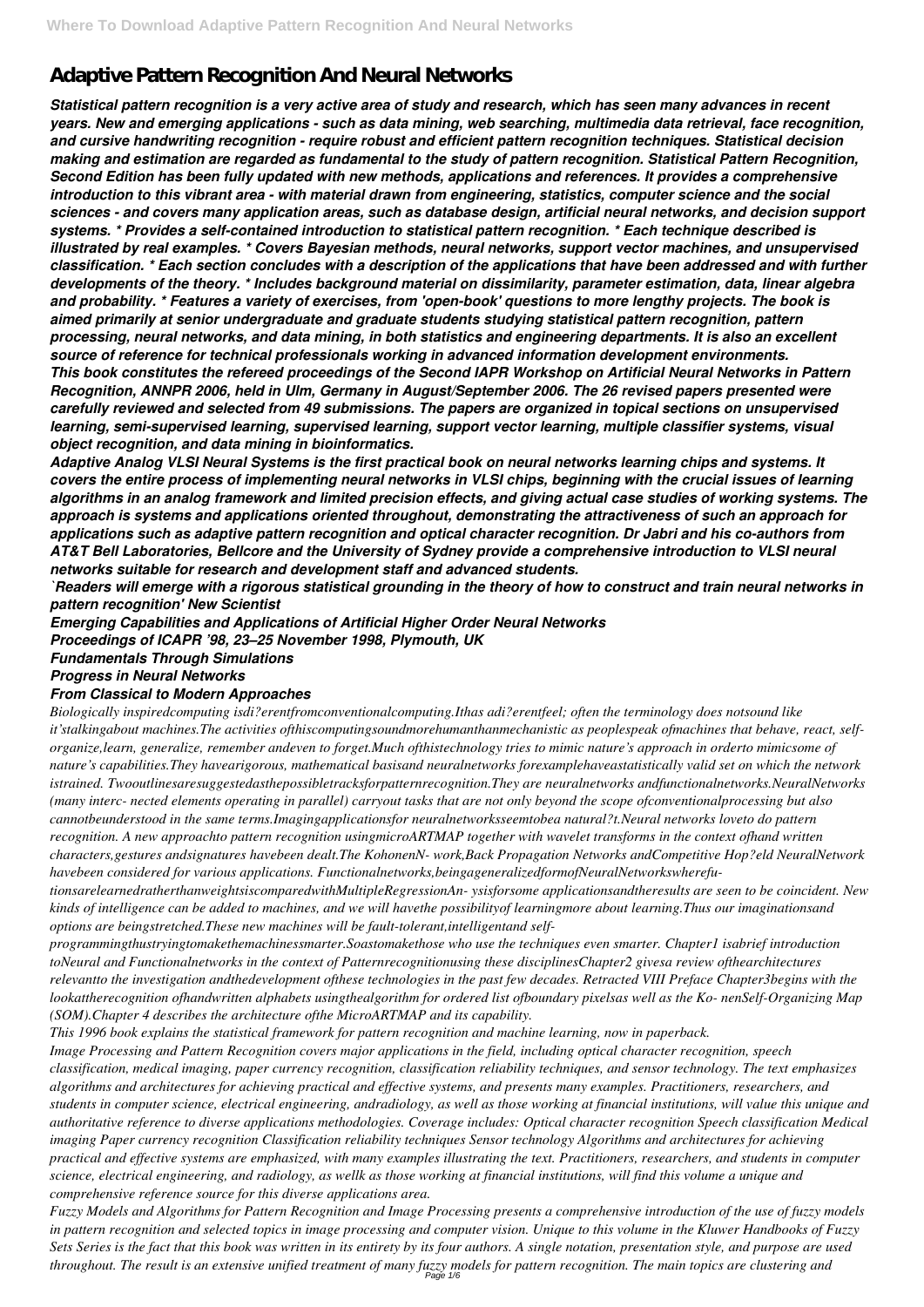*classifier design, with extensive material on feature analysis relational clustering, image processing and computer vision. Also included are numerous figures, images and numerical examples that illustrate the use of various models involving applications in medicine, character and word recognition, remote sensing, military image analysis, and industrial engineering.*

*Pattern Recognition by Self-organizing Neural Networks*

*Fuzzy Models and Algorithms for Pattern Recognition and Image Processing*

Stephen Grossberg and his colleagues at Boston University's Center for Adaptive Systems are producing some of th neural network approach to making computers "think." Packed with real-time computer simulations and rigorous de phenomena, this book includes results on vision, speech, cognitive information processing; adaptive pattern recogn conditioning and attention, cognitive-emotional interactions, and decision making under risk.

*Self-organizing Neural Network Architectures for Real-time Adaptive Pattern Recognition*

*Image Processing and Pattern Recognition*

"The book provides an up-to-date and authoritative treatment of pattern recognition and computer vision, with cha field. On the basic methods in pattern recognition and computer vision, topics range from statistical pattern recogi projective geometry to skeletonization, and shape and texture measures."--BOOK JACKET.

A comprehensive guide to the essential principles of image processing and pattern recognition Techniques and app processing and pattern recognition are growing at an unprecedented rate. Containing the latest state-of-the-art de Processing and Pattern Recognition presents clear explanations of the fundamentals as well as the most recent ap essential principles so readers will not only be able to easily implement the algorithms and techniques, but also lea problems and applications. Unlike other books on the subject, this volume presents numerous fundamental and adv algorithms and pattern recognition techniques to illustrate the framework. Scores of graphs and examples, technic illustrate the basic principles and help simplify the problems, allowing students as well as professionals to easily gi also features unique coverage of the most interesting developments and updated techniques, such as image water document processing and classification, solar image processing and event classification, 3-D Euclidean distance tra planning, soft morphology, recursive morphology, regulated morphology, and sweep morphology. Additional topics in segmentation techniques, active learning, feature extraction, neural networks, and fuzzy logic. Featuring supplemen and students, Image Processing and Pattern Recognition is designed for undergraduate seniors and graduate stude researchers, and professionals who work in signal processing, image processing, pattern recognition, information s multimedia systems, and solar physics.

Contents:A Connectionist Approach to Speech Recognition (Y Bengio)Signature Verification Using a "Siamese" Time Bromley et al.)Boosting Performance in Neural Networks (H Drucker et al.)An Integrated Architecture for Recognitic Handwritten Numerals (A Gupta et al.)Time-Warping Network: A Neural Approach to Hidden Markov Model Based Sp Levin et al.)Computing Optical Flow with a Recurrent Neural Network (H Li & J Wang)Integrated Segmentation and F Exhaustive Scans or Learned Saccadic Jumps (G L Martin et al.)Experimental Comparison of the Effect of Order in R (C B Miller & C L Giles)Adaptive Classification by Neural Net Based Prototype Populations (K Peleg & U Ben-Hanan)A Recognition of Partially Occluded Objects in Cluttered Scenes: A Pilot Study (L Wiskott & C von der Malsburg)and o Computer scientists and engineers.

Biomedical Signal Processing and Pattern Recognition by Artificial Neural Networks

Handbook of Pattern Recognition and Computer Vision

Artificial Neural Networks in Pattern Recognition

Neural Networks and Pattern Recognition

Pattern Recognition and Neural Networks

Neural networks and fuzzy techniques are among the most promising approaches to pattern recognition. Neuro-fuzzy systems aim at combining the advantages of the two paradigms. This book is a collection of papers describing state-of-the-art work in this emerging field. It covers topics such as feature selection, classification, classifier training, and clustering. Also included are applications of neuro-fuzzy systems in speech recognition, land mine detection, medical image analysis, and autonomous vehicle control. The intended audience includes graduate students in computer science and related fields, as well as researchers at academic institutions and in industry. Contents: Methodology:Simultaneous Feature Analysis and System Identification in a Neuro-Fuzzy Framework (N R Pal & D Chakraborty)Neuro-Fuzzy Model for Unsupervised Feature Extraction with Real Life Applications (R K De et al.)A Computational-Intelligence-Based Approach to Decision Support (M B Gorzalczany)Clustering Problem Using Fuzzy C-Means Algorithms and Unsupervised Neural Networks (J-S Lin)Automatic Training of Min-Max Classifiers (A Rizzi)Granular Computing in Pattern Recognition (W Pedrycz & G Vukovich)ART-Based Model Set for Pattern Recognition: FasArt Family (G I Sainz Palmero et al.) Applications: A Methodology and a System for Adaptive Speech Recognition in a Noisy Environment Based on Adaptive Noise Cancellation and Evolving Fuzzy Neural Networks (N Kasabov & G Iliev)Neural Versus Heuristic Development of Choquet Fuzzy Integral Fusion Algorithms for Land Mine Detection (P D Gader et al.)Automatic Segmentation of Multi-Spectral MR Brain Images Using a Neuro-Fuzzy Algorithm (S Y Lee et al.)Vision-Based Neuro-Fuzzy Control of Autonomous Lane Following Vehicle (Y-J Ryoo) Readership: Graduate students, lecturers and researchers in computer science and computer engineering. Keywords:Neuro-Fuzzy;Fuzzy Logic;Neural Networks;Pattern

Recognition;Classification;Clustering;Decision Making;Uncertainty Management

In a simple and accessible way it extends embedding field theory into areas of machine intelligence that have not been clearly dealt with before. Neural Networks for Pattern Recognition takes the pioneering work in artificial neural networks by Stephen Grossberg and his colleagues to a new level. In a simple and accessible way it extends embedding field theory into areas of machine intelligence that have not been clearly dealt with before. Following a tutorial of existing neural networks for pattern classification, Nigrin expands on these networks to present fundamentally new architectures that perform realtime pattern classification of embedded and synonymous patterns and that will aid in tasks such as vision, speech recognition, sensor fusion, and constraint satisfaction. Nigrin presents the new architectures in two stages. First he presents a network called Sonnet 1 that already achieves important properties such as the ability to learn and segment continuously varied input patterns in real time, to process patterns in a context sensitive fashion, and to learn new patterns without degrading existing categories. He then removes simplifications inherent in Sonnet 1 and introduces radically new architectures. These architectures have the power to classify patterns that may have similar meanings but that have different external appearances (synonyms). They also have been designed to represent patterns in a distributed fashion, both in short-term and long-term memory. Adaptive pattern recognition and neural networksNeural Networks and Adaptive Pattern RecognitionAdaptive Pattern Recognition Approach for Dynamic System Control Using Neural NetworksAdaptive Pattern Recognition and Neural NetworksAddison Wesley Publishing Company The addition of artificial neural network computing to traditional pattern recognition has given rise to a new, different, and more powerful methodology that is presented in this interesting book. This is a practical guide to the application of artificial neural networks. Geared toward the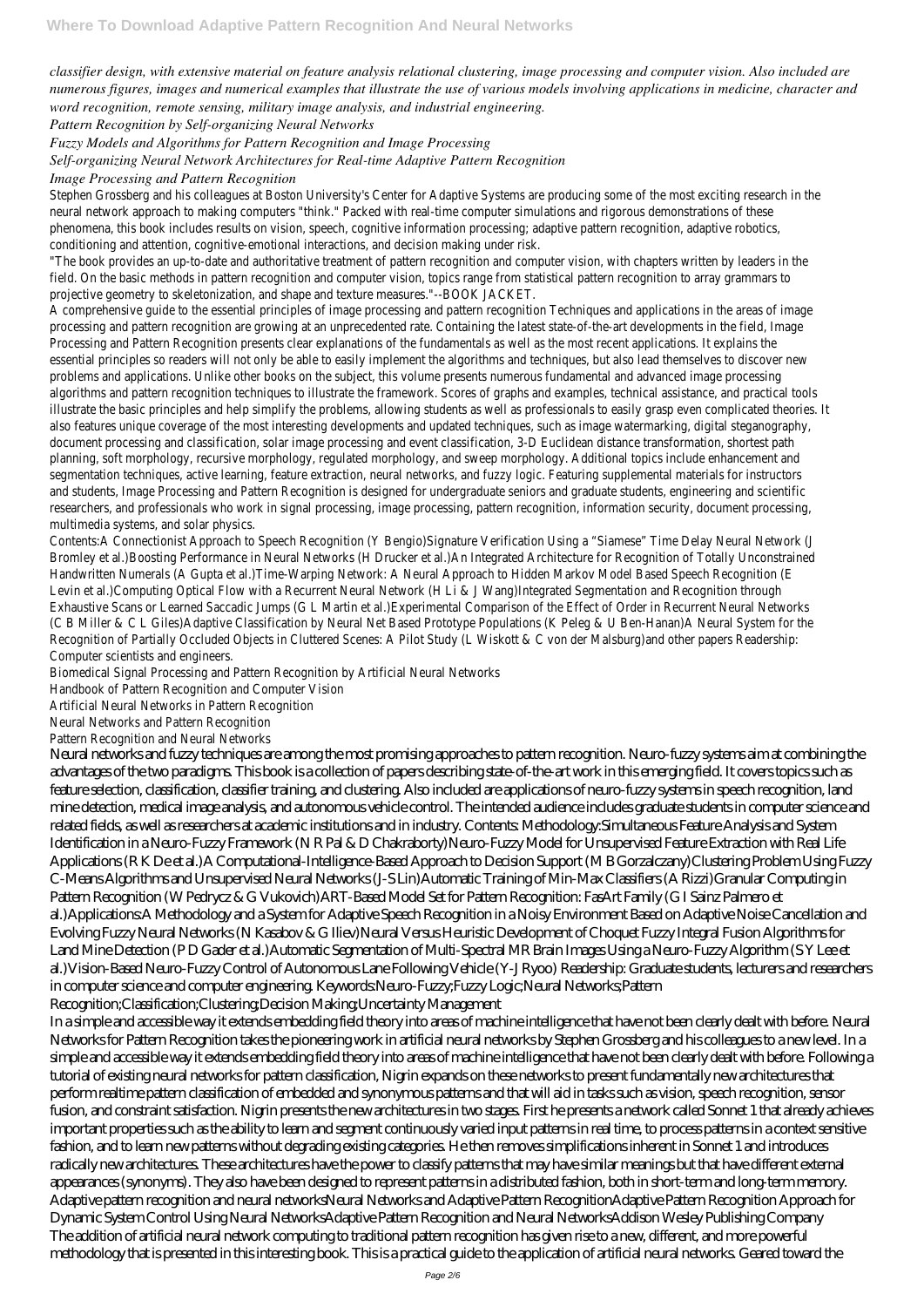practitioner, Pattern Recognition with Neural Networks in C++ covers pattern classification and neural network approaches within the same framework. Through the book's presentation of underlying theory and numerous practical examples, readers gain an understanding that will allow them to make judicious design choices rendering neural application predictable and effective. The book provides an intuitive explanation of each method for each network paradigm. This discussion is supported by a rigorous mathematical approach where necessary. C++ has emerged as a rich and descriptive means by which concepts, models, or algorithms can be precisely described. For many of the neural network models discussed, C++ programs are presented for the actual implementation. Pictorial diagrams and in-depth discussions explain each topic. Necessary derivative steps for the mathematical models are included so that readers can incorporate new ideas into their programs as the field advances with new developments. For each approach, the authors clearly state the known theoretical results, the known tendencies of the approach, and their recommendations for getting the best results from the method. The material covered in the book is accessible to working engineers with little or no explicit background in neural networks. However, the material is presented in sufficient depth so that those with prior knowledge will find this book beneficial. Pattern Recognition with Neural Networks in C++ is also suitable for courses in neural networks at an advanced undergraduate or graduate level. This book is valuable for academic as well as practical research.

Theory and Pattern Recognition Applications

Applied Artificial Higher Order Neural Networks for Control and Recognition

Pattern Recognition

Adaptive Analog VLSI Neural Systems

From Statistics to Neural Networks

This book constitutes the refereed proceedings of the 8th IAPR TC3 International Workshop on Artificial Neural Networks in Pattern Recognition, ANNPR 2018, held in Siena, Italy, in September 2018. The 29 revised full papers presented together with 2 invited papers were carefully reviewed and selected from 35 submissions. The papers present and discuss the latest research in all areas of neural network- and machine learning-based pattern recognition. They are organized in two sections: learning algorithms and architectures, and applications. Chapter "Bounded Rational Decision-Making with Adaptive Neural Network Priors" is available open access under a Creative Commons Attribution 4.0 International License via link.springer.com.

Develop New Insight into the Behavior of Adaptive Systems This one-of-a-kind interactive book and CD-ROM will help you develop a better understanding of the behavior of adaptive systems. Developed as part of a project aimed at innovating the teaching of adaptive systems in science and engineering, it unifies the concepts of neural networks and adaptive filters into a common framework. It begins by explaining the fundamentals of adaptive linear regression and builds on these concepts to explore pattern classification, function approximation, feature extraction, and time-series modeling/prediction. The text is integrated with the industry standard neural network/adaptive system simulator NeuroSolutions. This allows the authors to demonstrate and reinforce key concepts using over 200 interactive examples. Each of these examples is 'live,' allowing the user to change parameters and experiment first-hand with real-world adaptive systems. This creates a powerful environment for learning through both visualization and experimentation. Key Features of the Text The text and CD combine to become an interactive learning tool. Emphasis is on understanding the behavior of adaptive systems rather than mathematical derivations. Each key concept is followed by an interactive example. Over 200 fully functional simulations of adaptive systems are included. The text and CD offer a unified view of neural networks, adaptive filters, pattern recognition, and support vector machines. Hyperlinks allow instant access to keyword definitions, bibliographic references, equations, and advanced discussions of concepts. The CD-ROM Contains: A complete, electronic version of the text in hypertext format NeuroSolutions, an industry standard, icon-based neural network/adaptive system simulator A tutorial on how to use NeuroSolutions Additional data files to use with the simulator "An innovative approach to describing neurocomputing and adaptive learning systems from a perspective which unifies classical linear adaptive systems approaches with the modern advances in neural networks. It is rich in examples and practical insight." —James Zeidler, University of California, San Diego

This volume, containing contributions by experts from all over the world, is a collection of 21 articles which present review and research material describing the evolution and recent developments of various pattern recognition methodologies, ranging from statistical, syntactic/linguistic, fuzzy-set-theoretic, neural, genetic-algorithmic and rough-set-theoretic to hybrid soft computing, with significant real-life applications. In addition, the book describes efficient soft machine learning algorithms for data mining and knowledge discovery. With a balanced mixture of theory, algorithms and applications, as well as upto-date information and an extensive bibliography, Pattern Recognition: From Classical to Modern Approaches is a very useful resource. Contents: Pattern Recognition: Evolution of Methodologies and Data Mining (A Pal & S K Pal); Adaptive Stochastic Algorithms for Pattern Classification (M A L Thathachar & P S Sastry); Shape in Images (K V Mardia); Decision Trees for Classification: A Review and Some New Results (R Kothari & M Dong); Syntactic Pattern Recognition (A K Majumder & A K Ray); Fuzzy Sets as a Logic Canvas for Pattern Recognition (W Pedrycz & N Pizzi); Neural Network Based Pattern Recognition (V David Sanchez A); Networks of Spiking Neurons in Data Mining (K Cios & D M Sala); Genetic Algorithms, Pattern Classification and Neural Networks Design (S Bandyopadhyay et al.); Rough Sets in Pattern Recognition (A Skowron & R Swiniarski); Automated Generation of Qualitative Representations of Complex Objects by Hybrid Soft-Computing Methods (E H Ruspini & I S Zwir); Writing Speed and Writing Sequence Invariant On-line Handwriting Recognition (S-H Cha & S N Srihari); Tongue Diagnosis Based on Biometric Pattern Recognition Technology (K Wang et al.); and other papers. Readership: Graduate students, researchers and academics in pattern recognition. Artificial neural network research is one of the new directions for new generation computers. Current research suggests that open box artificial higher order neural networks (HONNs) play an important role in this new direction. HONNs will challenge traditional artificial neural network products and change the research methodology that people are currently using in control and recognition areas for the control signal generating, pattern recognition, nonlinear recognition, classification, and prediction. Since HONNs are open box models, they can be easily accepted and used by individuals working in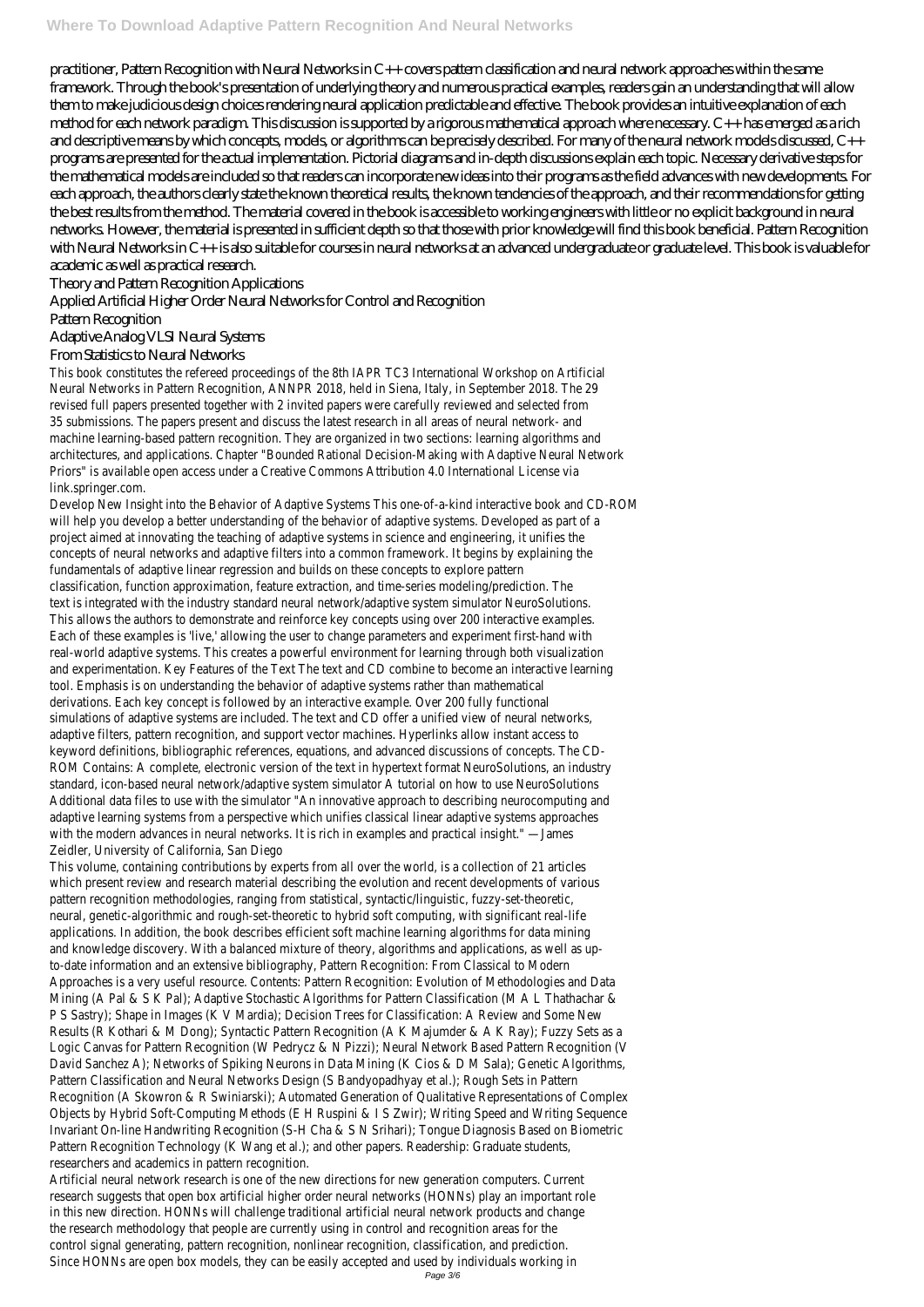information science, information technology, management, economics, and business fields. Emerging Capabilities and Applications of Artificial Higher Order Neural Networks contains innovative research on how to use HONNs in control and recognition areas and explains why HONNs can approximate any nonlinear data to any degree of accuracy, their ease of use, and how they can have better nonlinear data recognition accuracy than SAS nonlinear procedures. Featuring coverage on a broad range of topics such as nonlinear regression, pattern recognition, and data prediction, this book is ideally designed for data analysists, IT specialists, engineers, researchers, academics, students, and professionals working in the fields of economics, business, modeling, simulation, control, recognition, computer science, and engineering research.

Pattern Recognition Using Neural and Functional Networks

Adaptive Pattern Recognition and Neural Networks

Advances in Pattern Recognition Systems Using Neural Network Technologies

Second IAPR Workshop, ANNPR 2006, Ulm, Germany, August 31-September 2, 2006, Proceedings Development of Neural Network Architectures for Self-organizing Pattern Recognition and Robotics

**This volume, containing contributions by experts from all over the world, is a collection of 21 articles which present review and research material describing the evolution and recent developments of various pattern recognition methodologies, ranging from statistical, syntactic/linguistic, fuzzy-set-theoretic, neural, geneticalgorithmic and rough-set-theoretic to hybrid soft computing, with significant real-life applications. In addition, the book describes efficient soft machine learning algorithms for data mining and knowledge discovery. With a balanced mixture of theory, algorithms and applications, as well as up-to-date information and an extensive bibliography, Pattern Recognition: From Classical to Modern Approaches is a very useful resource. This volume represents the proceedings of the Ninth Annual MaxEnt Workshop, held at Dartmouth College in Hanover, New Hampshire, on August 14-18, 1989. These annual meetings are devoted to the theory and practice of Bayesian Probability and the Maximum Entropy Formalism. The fields of application exemplified at MaxEnt '89 are as diverse as the foundations of probability theory and atmospheric carbon variations, the 1987 Supernova and fundamental quantum mechanics. Subjects include sea floor drug absorption in man, pressures, neutron scattering, plasma equilibrium, nuclear magnetic resonance, radar and astrophysical image reconstruction, mass spectrometry, generalized parameter estimation, delay estimation, pattern recognition, heave responses in underwater sound and many others. The first ten papers are on probability theory, and are grouped together beginning with the most abstract followed by those on applications. The tenth paper involves both Bayesian and MaxEnt methods and serves as a bridge to the remaining papers which are devoted to Maximum Entropy theory and practice. Once again, an attempt has been made to start with the more theoretical papers and to follow them with more and more practical applications. Papers number 29, 30 and 31, by Kesaven, Seth and Kapur, represent a somewhat different, perhaps even "unorthodox" viewpoint, and are included here even though the editor and, indeed many in the audience at Dartmouth, disagreed with their content. I feel that scientific disagreements are essential in any developing field, and often lead to a deeper understanding.**

**RAM-based networks are a class of methods for building pattern recognition systems. Unlike other neural network methods, they train very rapidly and can be implemented in simple hardware. This important book presents an overview of the subject and the latest work by a number of researchers in the field of RAM-based networks. Contents: RAM-Based Methods:RAM-Based Neural Networks, a Short History (J Austin)From WISARD to MAGNUS: A Family of Weightless Virtual Neural Machines (I Aleksander)A Comparative Study of GSNf Learning Methods (A C P L F De Carvalho et al.)The Advanced Uncertain Reasoning Architecture, AURA (J Austin et al.)Extensions to N-Tuple Theory:Benchmarking N-Tuple Classifier with StatLog Datasets (M Morciniec & R Rohwer)Comparison of Some Methods for Processing "Grey Level" Data in Weightless Networks (R J Mitchell et al.)A Framework for Reasoning About RAM-Based Neural Networks for Image Analysis Applications (G Howells et al.)Cross-Validation and Information Measures for RAM-Based Neural Networks (T M Jørgensen et al.)A Modular Approach to Storage Capacity (P J L Adeodato & J G Taylor)Good-Turning Estimation for the Frequentist N-Tuple Classifier (M Morciniec & R Rohwer)Partially Pre-Calculated Weights for Backpropagation Training of RAM-Based Sigma–Pi Nets (R Neville)Optimisation of RAM Nets Using Inhibition Between Classes (T M Jørgensen)A New Paradigm for RAM-Based Neural Networks (G Howells et al.)Applications of RAM-Based Networks:Content Analysis of Document Images Using the ADAM Associative Memory (S E M O'Keefe & J Austin)Texture Image Classification Using N-Tuple Coding of the Zero-Crossing Sketch (L Hepplewhite & T J Stonham)A Compound Eye for a Simple Robotic Insect (J M Bishop et al.)Extracting Directional Information for the Recognition of Fingerprints by pRAM Networks (T G Clarkson & Y Ding)Detection of Spatial and Temporal Relations in a Two-Dimensional Scene Using a Phased Weightless Neural State Machine (P Ntourntoufis & T J Stonham)Combining Two Boolean Neural Networks for Image Classification (A C P L F De Carvalho et al.)Detecting Danger Labels with RAM-Based Neural Networks (C Linneberg et al.)Fast Simulation of a Binary Neural Network on a Message Passing Parallel Computer (T Macek et al.)C-NNAP: A Dedicated Processor for Binary Neural Networks (J V Kennedy et al.) Readership: Research scientists and applied computer scientists. keywords:Neural Networks;Pattern Recognition;Connectionism;Statistics;Image Analysis;Artificial Intelligence;Soft Computing;Computers;Pattern Analysis;Parallel Processing More than ten years have passed since the untimely death of King-Sun Fu, one of the great pioneers in the field of pattern recognition. It was he, more than any other single individual, who nurtured the field during its**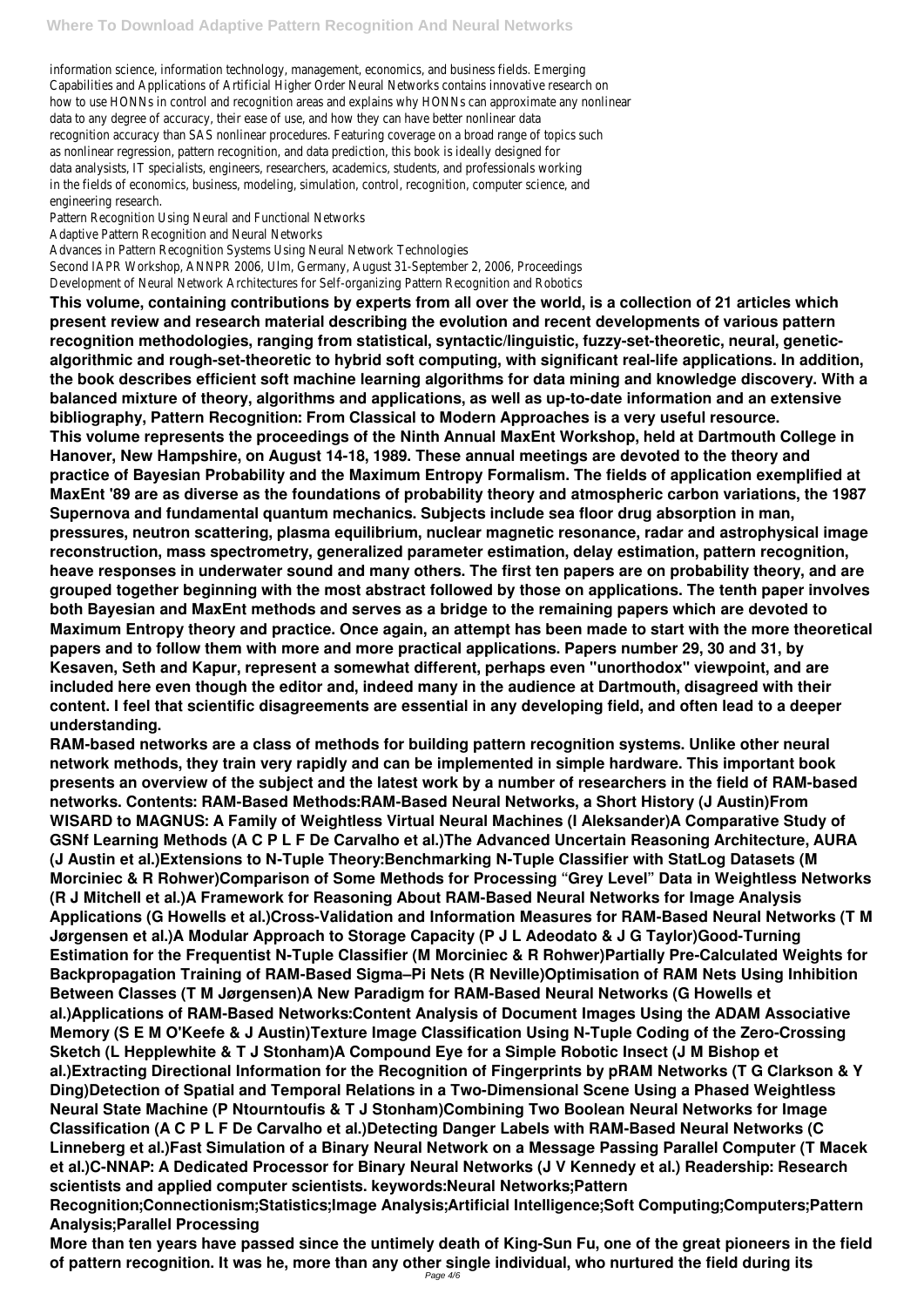**formative years, and set the tone and tempo for others to follow. This book is dedicated to his memory. This book contains 11 chapters by authors who knew King-Sun Fu and in varying degrees interacted with him. The articles span the field of pattern recognition in its current state, and cover such diverse topics as neural nets, covariance propagation, genetic selection, shape description, characteristic views for 3D modeling, face recognition, speech recognition, and machine translation. In tone they vary from the highly theoretical to the applied. Their presentation here is a testimonial, by his former colleagues and friends, to the pioneer who did so much to bring pattern recognition to its position as a recognized discipline world-wide.**

**8th IAPR TC3 Workshop, ANNPR 2018, Siena, Italy, September 19–21, 2018, Proceedings**

**Neural Networks and Natural Intelligence**

**A Memorial to the Late Professor King-Sun Fu**

**Neural Networks for Pattern Recognition**

#### **Neural Networks and Adaptive Pattern Recognition**

**In recent years, Higher Order Neural Networks (HONNs) have been widely adopted by researchers for applications in control signal generating, pattern recognition, nonlinear recognition, classification, and predition of control and recognition scenarios. Due to the fact that HONNs have been proven to be faster, more accurate, and easier to explain than traditional neural networks, their applications are limitless. Applied Artificial Higher Order Neural Networks for Control and Recognition explores the ways in which higher order neural networks are being integrated specifically for intelligent technology applications. Emphasizing emerging research, practice, and real-world implementation, this timely reference publication is an essential reference source for researchers, IT professionals, and graduate-level computer science and engineering students.**

*research in modelling, analysis, design and development of neural networks in software and hardware areas. Contributions from researchers and practitioners aim to shape academic and professional programs in this area, and serve as a platform for detailed and expanded discussion of topics of interest to the neural network and cognitive information processing communities. This series should be of interest to those professionally involved in neural networks research, such as lecturers and primary investigators in neural computing, modelling, learning, memory and neurocomputers. Partial Contents: Attention and Expectation in Self-Organizing Learning and Recognition Systems; The Stability-Plasticity Dilemma and Adaptive Resonance Theory; Competitive Learning Models; Self-Stabilized Learning by an ART Architecture in an Arbitrary Input Environment; Attentional Priming and Prediction: Matching by the 2/3 Rule; Automatic Control of Hypothesis Testing by Attentional-Orienting Interactions; Learning to Recognize an Analog World; Invariant Visual Pattern Recognition; The Three R's: Recognition, Reinforcement, and Recall; Self-Stabilization of Speech Perception and* Production Codes: New Light on Motor Theo<sub>Page 5/6</sub> and Psychophysiological and

**International Conference on Advances in Pattern Recognition (ICAPR 98) at Plymouth represents an important meeting for advanced research in pattern recognition. There is considerable interest in the areas of image processing, medical imaging, speech recognition, document analysis and character recognition, fuzzy data analysis and neural networks. ICAPR 98 is aimed at providing an international platform for invited research in this multi-disciplinary area. It is expected that the conference will grow in future years to include more research contributions that detail state-of the-art research in pattern recognition. ICAPR 98 attracted contributions from different countries of the highest quality. I should like to thank the programme and organising committee for doing an excellent job in organising this conference. The peer reviewed nature of the conference ensured high quality publications in these proceedings. My personal thanks to Mrs. Barbara Davies who served as conference secretary and worked tirelessly in organising the conference. I thank the organising chair for the local arrangements and our should also key-note, plenary and tutorial speakers for their valuable contributions to the conference. I also thank Springer-Verlag for publishing these proceedings that will be a valuable source of research reference for the readers. Finally, I thank all participants who made this conference successful. Pattern Recognition by Self-Organizing Neural Networks presentsthe most recent advances in an area of research that is becoming vitally important in the fields ofcognitive science, neuroscience, artificial intelligence, and neural networks in general. The 19articles take up developments in competitive learning and computational maps, adaptive resonancetheory, and specialized architectures and biological connections. Introductorysurvey articles provide a framework for understanding the many models involved in various approachesto studying neural networks. These are followed in Part 2 by articles that form the foundation formodels of competitive learning and computational mapping, and recent articles by Kohonen, applyingthem to problems in speech recognition, and by Hecht-Nielsen, applying them to problems in designingadaptive lookup tables. Articles in Part 3 focus on adaptive resonance theory (ART) networks,selforganizing pattern recognition systems whose top-down template feedback signals guarantee theirstable learning in response to arbitrary sequences of input patterns. In Part 4, articles describeembedding ART modules into larger architectures and provide experimental evidence fromneurophysiology, event-related potentials, and psychology that support the prediction that ARTmechanisms exist in the brain. Contributors: J.-P. Banquet, G.A. Carpenter, S.Grossberg, R. Hecht-Nielsen, T. Kohonen, B. Kosko, T.W. Ryan, N.A. Schmajuk, W. Singer, D. Stork, C.von der Malsburg, C.L. Winter. A coherent introduction to the basic concepts of pattern recognition, incorporating recent advances from AI, neurobiology, engineering, and other disciplines. Treats specifically the implementation of adaptive pattern recognition to neural**

**networks. Annotation copyright Book News, Inc. Portland, Or.**

**Pattern Recognition with Neural Networks in C++**

**Statistical Pattern Recognition**

**Ram-Based Neural Networks**

**Adaptive pattern recognition and neural networks**

**The Adaptive Time-delay Neural Network**

*This series reviews research in natural and synthetic neural networks, as well as reviews*